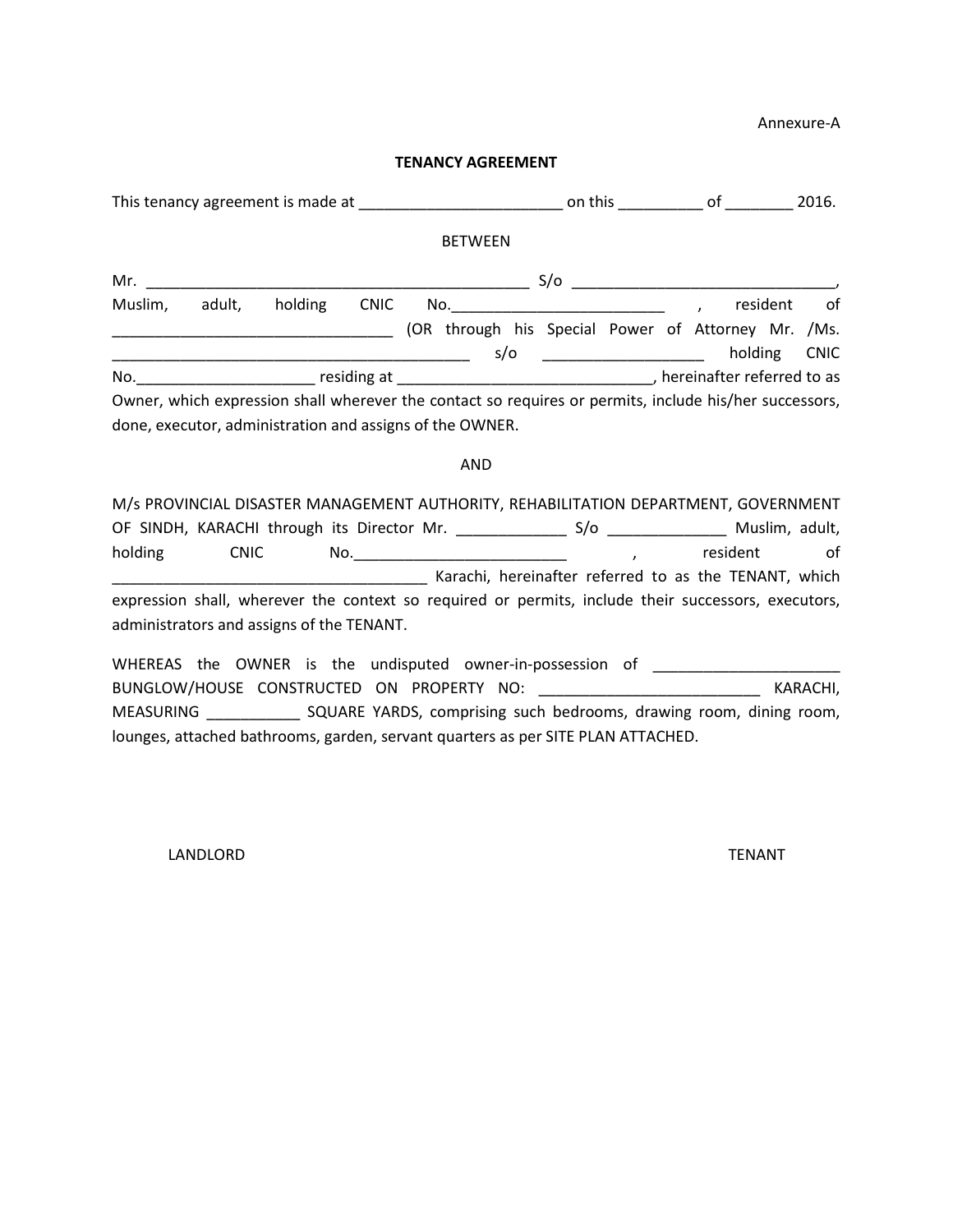## Page-2

AND WHEREAS, the TENANT has agreed to take the aforesaid premises on rent with effect from

 $\frac{1}{2}$ , 2016 at the monthly rent ofRs. $\frac{1}{2}$  and both the above parties have

agreed on the following terms and conditions:

1. THAT the period of tenancy shall be initially for 11 (eleven) months effective from 2016 and renewable on such terms and conditions as may be mutually agreed upon.

2. THAT the rent at the rate of Rs. The result of  $\overline{P}$  Per Month shall be payable by the Tenant for six months in advance on signing of this Agreement.

3. THAT either party shall serve ONE MONTHS prior written notice to the other in case the said premises is being vacated or is required to be vacated, ON OR BEFORE expiry of tenancy period of ELEVEN MONTHS.

4. THAT the premises shall be used for office or residential or both purpose, but the tenant shall not indulge into such activity that may be offensive to the legal right of easement to which the adjoining neighbors are entitled to.

5. THAT the Tenant shall not make any structural alterations, modifications, additions or d images including to the floors, walls, interior and exterior of said premises without prior permission of the landlord.

6. THAT no offensive material shall be stored in the said premises that are prohibited by law.

7. THAT adequate fire-fighting arrangements shall be made by the Tenant so that the fire, accidental or otherwise, may be extinguished.

8. THAT all property tax, rates, assessments, levied by the Government or its agencies, shall be payable by the owner. If such bills are received by the Tenant, these should be transmitted to the owner immediately.

9. THAT on receipt of the bills of electricity, water, gas etc. the same shall be paid by the Tenant promptly and a copy shall be transmitted to the owner.

10. THAT the Tenant shall in no case let our or sub-let the premises collectively or individually to any other person or persons of handover the premises to any outsider.

11. THAT the premises would be handed over to the Tenant with serviceable electricity, fixtures, in immaculate condition.

12. THAT the Tenant shall keep the premises in its present order, and will not cause any damages to the rented premises.